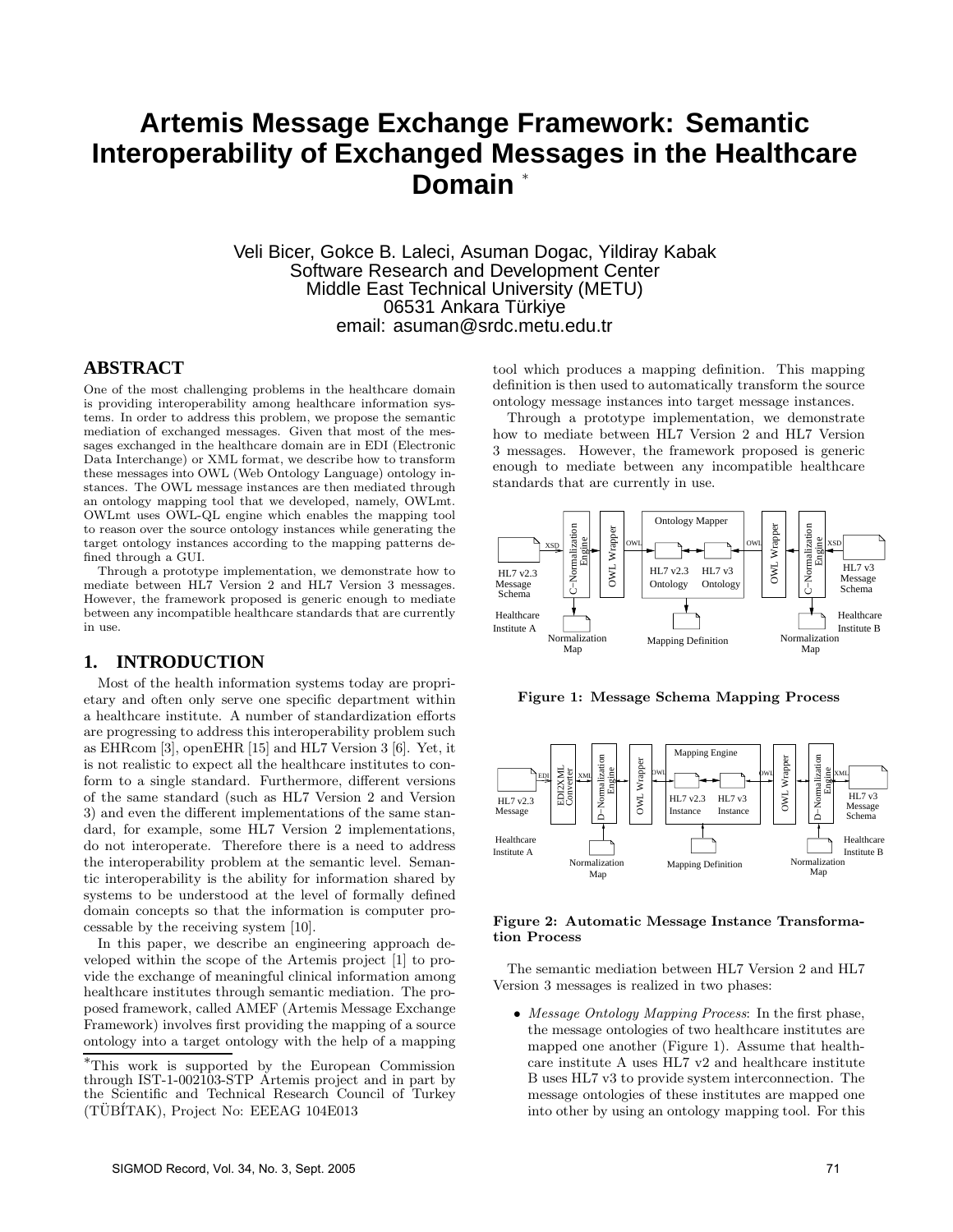purpose we have developed an OWL (Web Ontology Language) ontology mapping tool, namely, OWLmt [16]. With the help of a GUI, OWLmt allows to define semantic mappings between structurally different but semantically overlapping OWL ontologies, and produces a "Mapping Definition".

Since message ontologies for HL7 messages do not exist yet, we use the HL7 Version 2 and Version 3 XML Schemas (XSDs) [19] to generate OWL ontologies. This process, called "Conceptual Normalization" [5] produces a "Normalization map" describing how a specific message XSD is transformed into the corresponding OWL schema.

The "Mapping Definitions" and the "Normalization map" produced in the first phase are used during the second phase to automatically transform the message instances one into another.

• *Message Instance Mapping*: In the second phase (Figure 2), first the XML message instances of healthcare institute A are transformed into OWL instances by using the "Data Normalization" engine [5]. Note that if the message is in EDI (Electronic Data Interchange) format, it is first converted to XML. Then by using the *Mapping definition*s, OWL source (healthcare institute A) messages instances are transformed into the OWL target (healthcare institute B) message instances. Finally the OWL messages are converted to XML again through the "Data Normalization" engine.

| <b>ROC</b> Request Clinical Information |                                                                  | <b>RCI Return Clinical Information</b> |                                                                 |
|-----------------------------------------|------------------------------------------------------------------|----------------------------------------|-----------------------------------------------------------------|
| <b>MSH</b><br><b>ORD</b><br>[QRF]       | Message Header<br><b>Query Definition</b><br><b>Query Filter</b> | MSH<br>MSA<br>[ORF]                    | Message Header<br>Message Acknowledgment<br><b>Query Filter</b> |
| <b>PRD</b><br>$[$ (CTD $]$ ]            | Provider Data<br><b>Contact Data</b>                             | <b>PRD</b><br>$[$ (CTD $]$ )           | Provider Data<br><b>Contact Data</b>                            |
| <b>PID</b>                              | <b>Patient Identification</b>                                    | <b>PID</b>                             | <b>Patient Identification</b>                                   |
| $[$ $\{$ NK1 $\}$ ]                     | Next of Kin/Associated Parties                                   | $[$ DG1 $]$                            | Diagnosis                                                       |
| $[$ GT1 $]$                             | Guarantor                                                        | $[$ DRG $]$                            | Diagnosis Related Group                                         |
| $[$ { NTE }]                            | Notes and Comments                                               | $[$ {AL1}]                             | Allergy Information                                             |
|                                         |                                                                  | <b>OBR</b>                             | <b>Observation Request</b>                                      |
|                                         |                                                                  | $[$ { NTE }]                           | Notes and Comments                                              |
|                                         |                                                                  | <b>OBX</b>                             | <b>Observation Result</b>                                       |
|                                         |                                                                  | $[$ NTE $]$                            | Notes and Comments                                              |
|                                         |                                                                  | NTE }}                                 | Notes and Comments                                              |

**Figure 3: The Structures of the RQC/RCI EDI messages for the HL7 Version 2 event I05**

The paper is organized as follows: In Section 2, we briefly summarize the HL7 standard. Section 3 describes the semantic mediation of HL7 v2 and v3 messages. The details of OWL mapping tool used in the mediation is presented in Section 4. Transforming HL7 v2 EDI messages to XML is briefly introduced in Section 5. Finally Section 6 describes the "Normalization" tool used and the improvements realised on this tool.

# **2. HEALTH LEVEL 7 (HL7) STANDARD**



**Figure 4: Architecture of OWLmt**

The primary goal of HL7 is to provide standards for the exchange of data among healthcare computer applications. The standard is developed with the assumption that an event in the healthcare world, called the *trigger event*, causes exchange of messages between a pair of applications. When an event occurs in an HL7 compliant system, an HL7 message is prepared by collecting the necessary data from the underlying systems and it is passed to the requestor, usually as an EDI message. For example, as a result of a trigger event, say "I05", the clinical patient information for a given patient identifier is passed to the requestor as shown in Figure 3. Clinical information refers to the data contained in a patient record such as problem lists, lab results, current medications, family history, etc. [7].

HL7 version 2 is the most widely implemented healthcare informatics standard in the world today. Yet being HL7 Version 2 compliant does not imply direct interoperability between healthcare systems. Version 2 messages, contain many optional data fields. For example every attribute presented in square brackets in Figure 3, denotes optional information that may be omitted. This optionality provides great flexibility, but necessitates detailed bilateral agreements among the healthcare systems to achieve interoperability.

To remedy this problem, HL7 has developed Version 3 [6] which is based on an object-oriented data model, called Reference Information Model (RIM) [8]. The main objective of the HL7 Version 3 is to eliminate the optionality. RIM is used as the source of the content of messages and this results in a more efficient message development process. The result of the Version 3 process is the Hierarchical Message Definition (HMD), which defines the schema of the messages based on the RIM classes. Note that HL7 Version 3 messages do not interoperate with HL7 Version 2 messages.

# **3. SEMANTIC MEDIATION OF HL7 V2 AND V3 MESSAGES**

In Artemis Message Exchange Framework (AMEF), the semantic mediation of HL7 v2 and v3 messages is realized in two phases:

• *Message Schema Mapping Process*: In the first phase, the message schemas of two healthcare institutes are mapped one another through semantic mediation as shown in Figure 1. At the heart of this process is the OWL Mapping tool, OWLmt, transforming OWL ontologies one into other.

The OWL ontologies corresponding to the message schemas involved are generated through a set of available tools. First, for healthcare institute A (Figure 1), the HL7 Version 2 XML Schemas (XSDs) [19] are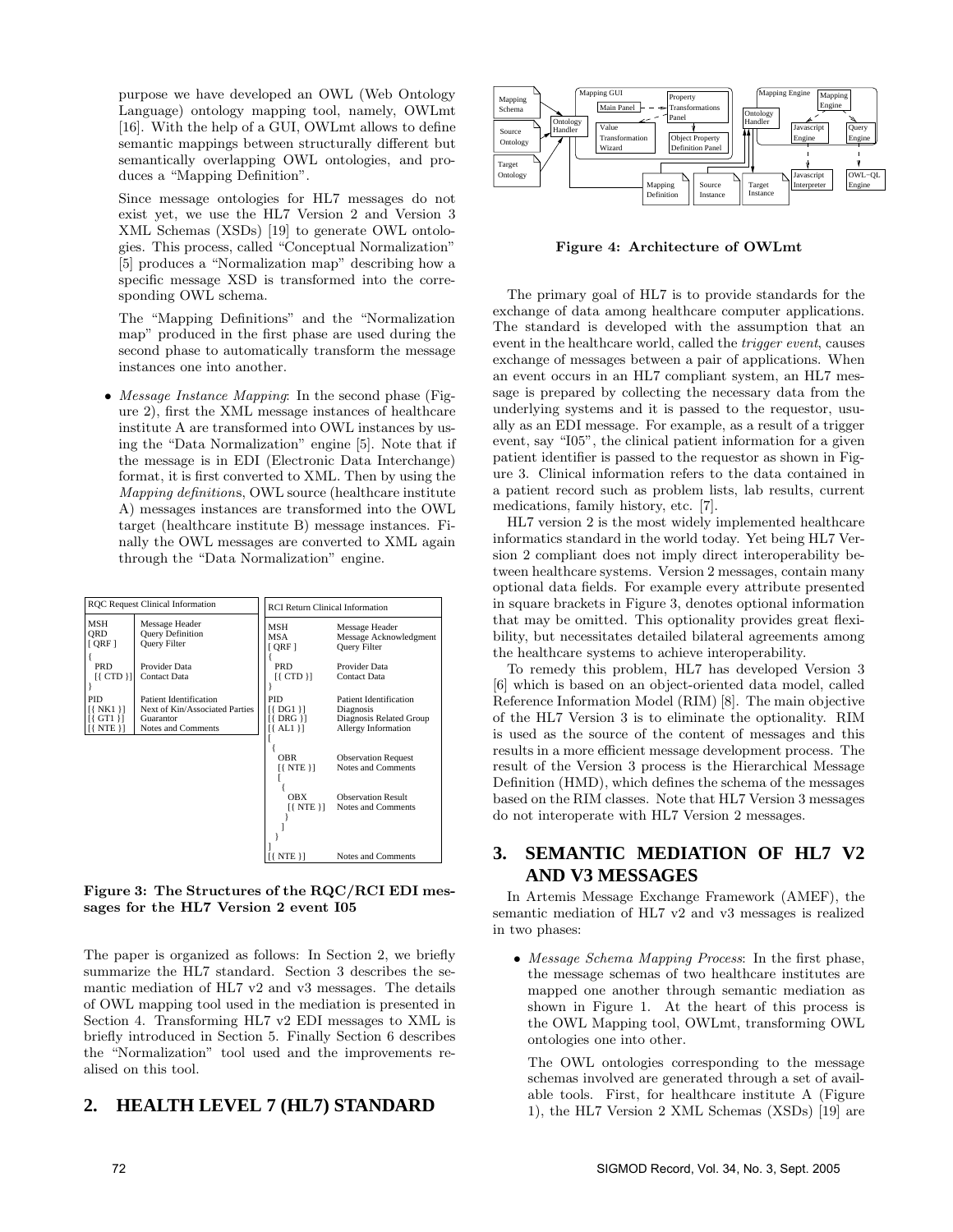converted to RDFS (Resource Description Framework Schema) by using the Conceptual Normalization (C-Normalization) engine of the Harmonise project [5]. This process uses a set of heuristics as described in Section 6 and produces a "Normalization map" describing how a specific HL7 Version 2 message XSD is transformed into the corresponding RDFS schema and vice-versa. Then, by using the OWL Wrapper, which we developed using Jena API [11], RDFS Schemas are transformed to OWL.

On the other hand, for healthcare institute B (Figure 1), in order to generate the XSDs of HL7 v3 messages, RoseTree tool of HL7 is used [18]. RoseTree allows the user to graphically build a HMD (Hierarchical Message Definition) from the Reference Information Model of HL7 v3. This generated HMD file describes the structure of the v3 XML messages, but it is not in XSD format. In order to translate the HMD file to XSD, "HL7 v3 Schema Generator" [9] is used.

The next step is to map the source ontology into the target ontology by using OWLmt. This process is described in detail in Section 4.



#### **Figure 5: Mapping between HL7 v2 and HL7 v3 message structures**

• *Message Instance Mapping*: In the second phase (Figure 2), first the HL7 version 2 EDI messages are converted to XML. The open-source programming library from HL7, namely, HL7 application programming interface (HAPI) [4] is used for transforming the EDI messages into their XML representations.

In the next step, as shown in Figure 2, the XML message instances of healthcare institute A are transformed to OWL instances by the "Data Normalization (D-Normalization) engine [5] using the "Normalization map" produced during the first phase.

Then by using the *Mapping definition*s, OWLmt transforms OWL source (healthcare institute A) messages instances into the OWL target (healthcare institute B) message instances. Finally the OWL messages are converted to the XML format that the healthcare institute B understands, again through the "Data Normalization" engine as shown in Figure 2.

In the following sections, we describe how these tools realize the described functionality.



**Figure 6: Mapping Object properties**



**Figure 7: OWL Mapping Schema**

### **4. OWL MAPPING TOOL: OWLMT**

We have developed an OWL mapping tool, called OWLmt, to handle ontology mediation by mapping the OWL ontologies in different structures and with an overlapping content one into other. The architecture of the system, as shown in Figure 4, allows mapping patterns to be specified through a GUI tool based on a Mapping Schema. The Mapping Schema, as shown in Figure 7, is also defined in OWL.

Mapping patterns basically involve the following:

• *Matching the source ontology classes to target ontology classes*: In order to represent the matching between the classes of source and target ontologies, we have defined four mapping patterns: *EquivalentTo*, *SimilarTo*, *IntersectionOf* and *UnionOf*. Two identical classes are mapped through *EquivalentTo* pattern. *SimilarTo* implies that the involved classes have overlapping content. How the similar classes are further related is detailed through their data type properties and object properties by using "property mapping patterns". As an example, in Figure 5, the "HaemeglobinResult" class in HL7 v2 ontology is defined to be similar to "HaemoglobinObservation" class in HL7 v3 ontology. The mappings of the "hasQuantity" and "hasValue" object properties of these classes are handled by defining an "ObjectPropertyTransform" pattern between these properties.

The *IntersectionOf* pattern creates the corresponding instances of the target class as the intersection of the declared class instances. Similarly, the UnionOf pat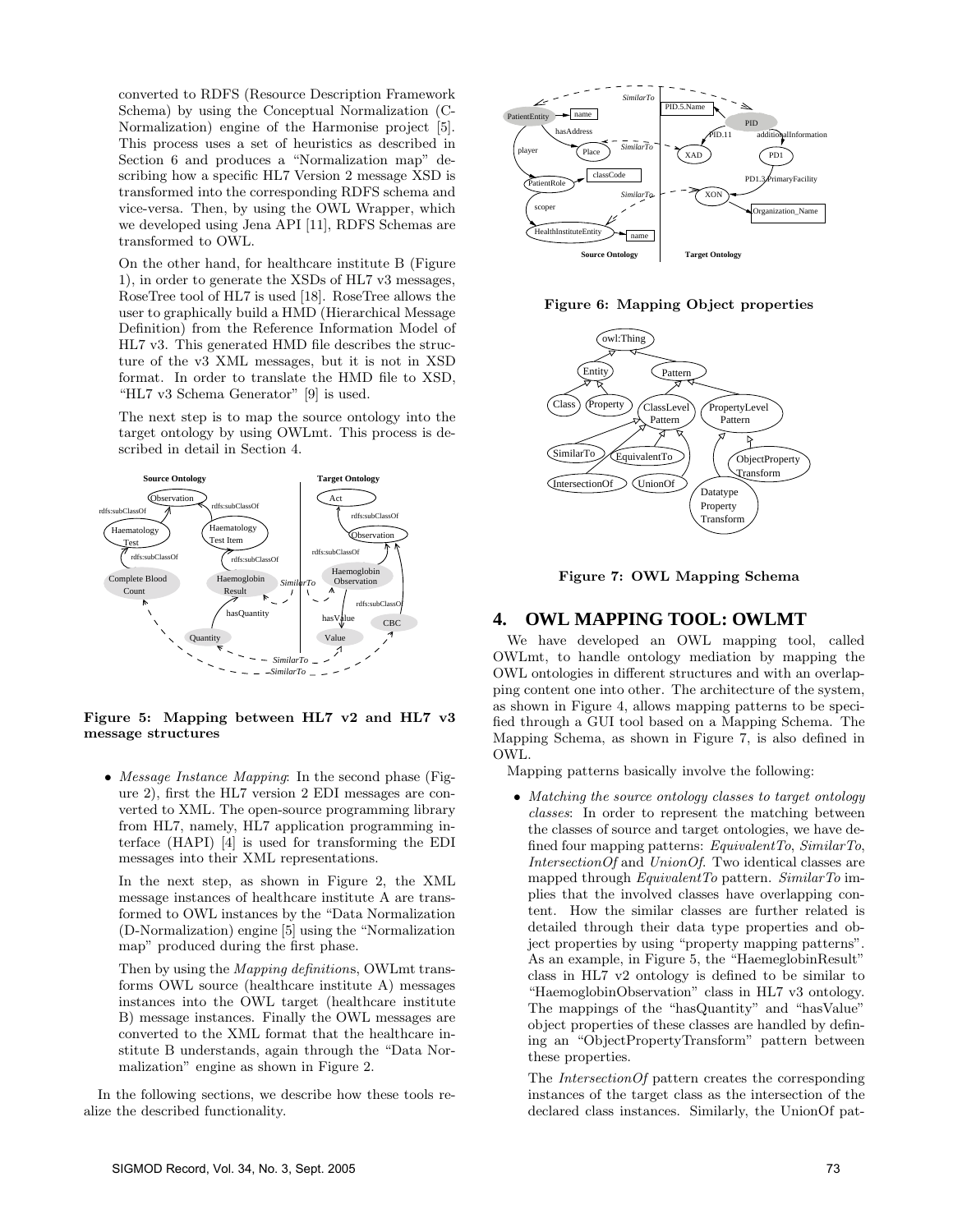tern implies the union of the source classes' instances to create the corresponding instances of the target class. Furthermore, a class in a source ontology can be a more general (super class) of a class in the target ontology. In this case, which instances of the source ontology makes up the instances of the target ontology is defined through KIF (Knowledge Interchange Format) [13] conditions to be executed by the OWLmt mapping engine. When a source ontology class is a more specific (sub class) of a target ontology class, all the instances of the source ontology qualify as the instances of the target ontology.

• *Matching the source ontology Object Properties to target ontology Object Properties*: In addition to matching a single object property in the source ontology with a single object property in the target ontology, in some cases, more than one object properties in the source ontology can be matched with one or more object properties in the target ontology. Consider the example given in Figure 6. According to the HL7 v3 specifications, two entities, "Patient" and "HealthInstitueEntity" are connected by a "Role" class which is "PatientRole" in this case. On the other hand, in the target ontology, the "XON" class in HL7 v2.x represents the healthcare facility that a patient is registered. "PD1" (Patient Demographics 1) gives the patient information. "XON" is connected to the "PD1" by the "PD1.3.PrimaryFacility" object property. As it is clear from this example, relating a single object property in source ontology with a single object property in the target ontology does not suffice: There may be paths consisting of object property relations in the source and target ontologies that need to be mapped.

OWLmt allows defining "ObjectPropertyTransform" pattern which represents the path of classes connected through object properties such that whenever a path defined in the source ontology (inputPath) is encountered in the source ontology instance, the path defined for target ontology (outputPath) is created in the target ontology instance. Paths are defined as triples in KIF [13] format and executed through the OWL-QL [17] engine. For example, assuming the path defined in the source ontology (Figure 6):

- (rdf:type ?x PatientEntity) (player ?x ?y)
- (rdf:type ?y PatientRole) (scoper ?y ?z)
- (rdf:type ?z HealthInstituteEntity).

and assuming that it corresponds to the following path in the target ontology:

(rdf:type ?x PID) (additionalInformation ?x ?y) (rdf:type ?y PD1) (PD1.3.PrimaryFacility ?y ?z) (rdf:type ?z XON)

OWLmt constructs the specified paths among the instances of the target ontology in the execution step based on the paths defined among the instances of the source ontology.

• *Matching source ontology Data Properties to target ontology Data Properties*: Specifying the "Datatype-PropertyTransform" helps to transform data type properties of an instance in the source ontology to the corresponding data type properties of instance in

the target ontology. Since the data type properties may be structurally different in source and target ontologies, more complex transformation operations may be necessary than copying the data in source instance to the target instance. XPath specification [20] defines a set of basic operators and functions which are used by the OWLmt such as "concat", "split", "substring", "abs", and "floor". In some cases, there is a further need for a programmatic approach to specify complex functions. For example, the use of conditional branches (e.g. if-then-else, switch-case) or iterations (e.g while, for-next) may be necessary in specifying the transformation functions. Therefore, we have added JavaScript support to OWLmt. By specifying the JavaScript to be used in the "DatatypeProperty-Transform" pattern, the complex functions can also be applied to the data as well as the basic functions and the operators provided by XPath.

# **4.1 OWLmt Mapping Schema**

The mapping patterns used in the OWLmt are defined through an OWL ontology called "Mapping Schema". Each mapping pattern is an owl:class in the "Mapping Schema" as shown in Figure 7. The additional information needed in the execution of the patterns are provided as KIF [13] expressions such as *inputPath*s and *outputPath*s. The *inputPath* and *outputPath* are data type properties of "ObjectProperty Transform Pattern" class and hold the query strings in the KIF format which are used in the execution to query the source ontology instances in order to build the target instances.

Each mapping relation specified through OWLmt GUI represents as an instance of these pattern classes, and the final the mapping definition is stored as an instance of the "Mapping Scheme" as a collection of pattern class instances.

In Figure 8, a part of the mapping definition of the example in Figure 6 is presented. First the *SimilarTo* relationship between the "Patient" and "PatientEntity" classes are represented with an instance of *SimilarTo* pattern. Then through an "ObjectPropertyTransform" pattern instance, the relationships between object properties linking the "PatientEntity" to "HealtInstituteEntity" classes and the object property linking the "PID" to "XON" classes are represented. Further details of the mapping tool are presented in [2].

This mapping definition is given as an input to the OWLmt Mapping Engine, which translates source ontology instances to target ontology instances.

# **4.2 OWLmt GUI**

OWLmt GUI [16] consists of five components: Ontology Handler, Main Panel, Property Transformations Panel, Value Transformation Wizard and Object Property Definition Panel. The Ontology Handler is used in parsing and serializing the ontology documents. The class mapping patterns are defined in the main panel. The property mapping patterns are defined in the property transformation panel. This panel lets the user to create new property mapping patterns such as the "ObjectPropertyTransform" and "DatatypePropertyTransform". The value transformation wizard is used to configure a "DatatypePropertyTransform" pattern. By using this wizard, the functions used in the value transformation of the data type properties can be spec-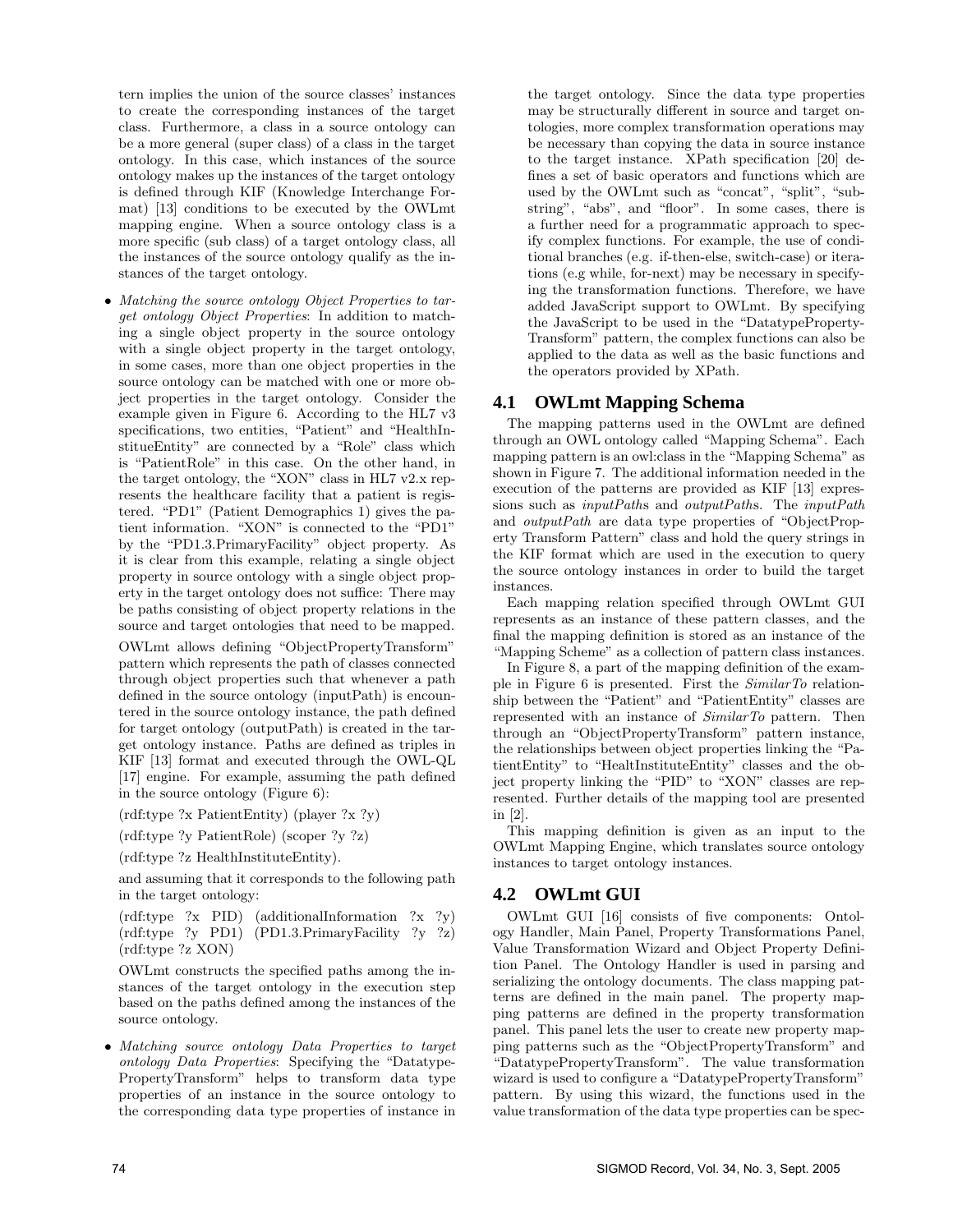```
<SimilarTo rdf:ID="SimilarTo_1">
 <similarToInput>
    <relatedTo rdf:resource=#PatientEntity/>
 </similarToInput>
 <similarToOutput>
    <relatedTo rdf:resource=#PID/>
 </similarToOutput>
 <operationName>PatientEntity_SimilarTo_PID</operationName>
</SimilarTo> .......
<ObjectPropertyTransform rdf:ID="ObjectPropertyTransform_1">
```

```
<operationName>ObjectPropertyTransform_1</operationName>
  <includedIn rdf:resource=#SimilarTo_1/>
  <inputPath>(rdf:type ?x PatientEntity) (player ?x ?y)
       (rdf:type ?y PatientRole) (scoper ?y ?z)
        (rdf:type ?z HealthInstituteEntity)
  </ inputPath>
  <outputPath>(rdf:type ?x PID) (additionalInformation ?x ?y)
          (rdf:type ?y PD1) (PD1.3.PrimaryFacility ?y ?z)
          (rdf:type ?z XON)
  </ outputPath>
</ObjectPropertyTransform>
```
**Figure 8: An Example Mapping Definition**

ified.

#### **4.3 OWLmt Engine**

The mapping engine is responsible for creating the target ontology instances using the mapping patterns given in the Mapping Definition and the instances of the source ontology. It uses OWL Query Language (OWL-QL) to retrieve required data from the source ontology instances. OWL-QL is a query language for OWL developed at the Stanford University [17]. While executing the class and property mapping patterns, the query strings defined through the mapping GUI are send to the OWL-QL engine with the URL of the source ontology instances. The query engine executes the query strings and returns the query results.

The OWL-QL engine uses the JTP (Java Theorem Prover) reasoning engine [12], an object-oriented modular reasoning system. The modularity of the system enables it to be extended by adding new reasoners or customizing existing ones.

The use of the OWL-QL enables OWLmt to have reasoning capabilities. When querying the source ontology instances or while executing the KIF [13] patterns, OWL-QL reasons over the explicitly stated facts to infer new information. As an example, consider two instances, I1 and I2, which are the members of the classes C1 and C2 respectively. If these two instances are related with the "owl:sameAs" construct, one of them should be in the extension of the intersection class, say C3, of the classes C1 and C2. Hence, the *IntersectionOf* pattern transforms the instance I1 and I2 to the instance I3 which is a member of C3 in the target ontology. However, assume that there is no direct "owl:sameAs" construct but there is a functional property which implies that these two instances are the same. The reasoning engine can infer from the definition of the "owl:FunctionalProperty" by using the rule:

```
(rdf:type ?prop owl:FunctionalProperty)
(?prop ?instance ?I1)
(?prop ?instance ?I2)
\rightarrow(owl:sameAs ?I1 ?I2)
```
that the instances I1 and I2 are the same instance result-

ing in the instance I3 to be in the target ontology.

After executing the class mapping patterns, the mapping engine executes the property mapping patterns. Similar to the class mapping patterns, OWL-QL queries are used to locate the data. In order to perform value transformations, the mapping engine uses the JavaScripts in the "Datatype-PropertyTransform" pattern. To execute the JavaScripts, an interpreter is used. The engine prepares the JavaScript by providing the values for the input parameters and sends it to the interpreter. The interpreter returns the result, which is then inserted as the value of the data type property in the target ontology instance.

#### **5. EDI TO XML CONVERSION IN HL7**

There are several commercial and open-source programming libraries that implement the HL7 standards. In our implementation, HAPI [4] (HL7 Application Programming Interface) Assembler/Disassembler Tool is used to transform the HL7 v2 EDI messages into their XML representations. HAPI provides open source libraries for parsing and manipulating both EDI and XML messages that are HL7 conformant. Furthermore the library enables message validation, that is, enforcement of HL7 data type rules for the values in the messages.

### **6. NORMALIZATION TOOL**

As previously mentioned, currently the healthcare application messages are usually in XML or EDI format (which can be converted to XML). Hence there is a need for automatic bidirectional transformation of XML message instances to OWL message instances as well as automatic generation of OWL Schemas from XML Schema Definitions (XSDs). Such a transformation, called Normalization, has been realized within the scope of the Harmonise project [5].

The first step in the "Normalization" process is generating RDFS schemas from local XSD schemas. This step is called Conceptual Normalization (C-Normalization) phase where the C-Normalization engine parses the XML Schema, and using a set of predefined "Normalization Heuristics", creates the corresponding RDFS schema components for each XML Schema component automatically. Normalization Heuristics define how specific XML Schema construct can be projected onto a RDFS construct (entity or set of related entities) [5]. With this process, the complex type, element and attribute definitions of the XSD are represented as classes, and properties in the RDFS ontology. One of the "Normalization Heuristics" called "ComplexType2Class" projects each complex type definition in XSD onto a class definition in RDFS. Furthermore, the attribute definitions and the element definitions in XSD are converted to the "rdf:Property" by the "Attribute2Property" and "Element2Property" heuristics, respectively. After representing the complex types as classes and elements as properties, the domain and range of the properties are set. The "ElementParent2PropertyDomain" heuristic sets the domain of the property to the class which corresponds to the parent of the element in the XSD. Furthermore, the "ElementType2PropertyRange" heuristic sets the range of the property to the class which corresponds to the type of the element in the XSD as illustrated in Figure 9. The C-Normalization process produces a "Normalization Map" which defines the associations between the XML Schema and the re-engineered RDFS model. Further details